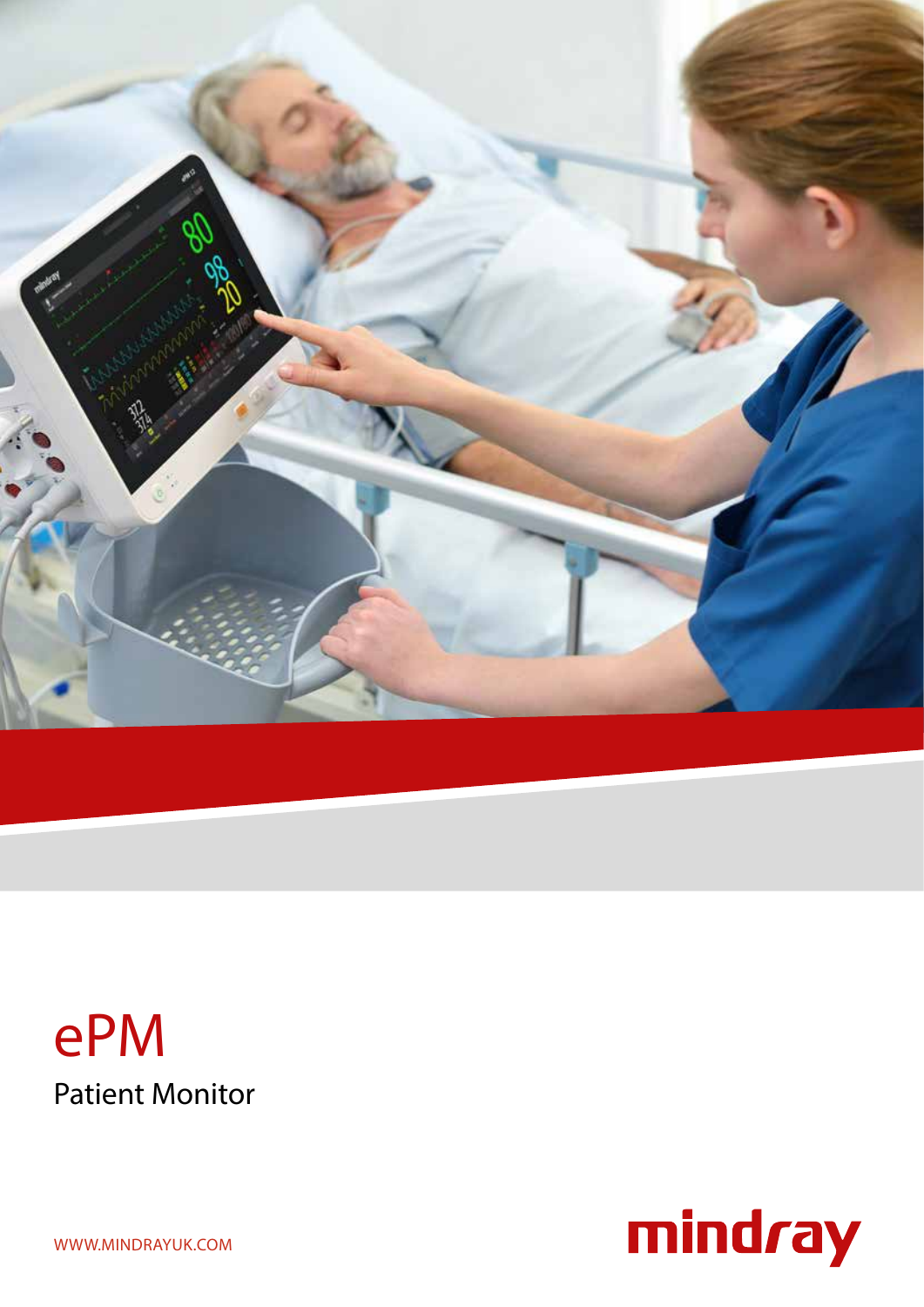- A wide range of mounting solutions designed for various clinical settings

- The release mechanism allows for quick removal from the wall mount or rolling stand for transport

















Available as a Compact version (fixed parameters) and a Modular version (expandable parameters), ePM is designed with flexibility in mind, perfect for demanding hospital settings, such as emergency departments, stroke units and step down wards - to name a few.



## Flexible Mounting Solutions

Multi-touch capacitive screen supports gestures operations

1280x800 pixel provides HD visual experience



Wide viewing angle makes display more visible

### Auto brightness reduces light interference at night







 $\uparrow$ 

Fanless design reduces the risk of cross-contamination

Built with durable and robust materials validated for cleaning with 49 leading disinfectants



# Making Mid-Acuity Monitoring Simpler

Inspired by the needs of customers in the mid-acuity setting, the ePM has been designed to meet the growing needs of caregivers, to enhance the efficiency and safety of the care they provide.

## Thoughtful Design



- With ePM Modular devices you can expand the parameters using plug-and-play modules, which are also compatible with Mindray BeneVision N series monitors

### Expand Parameters to Meet Your Clinical Needs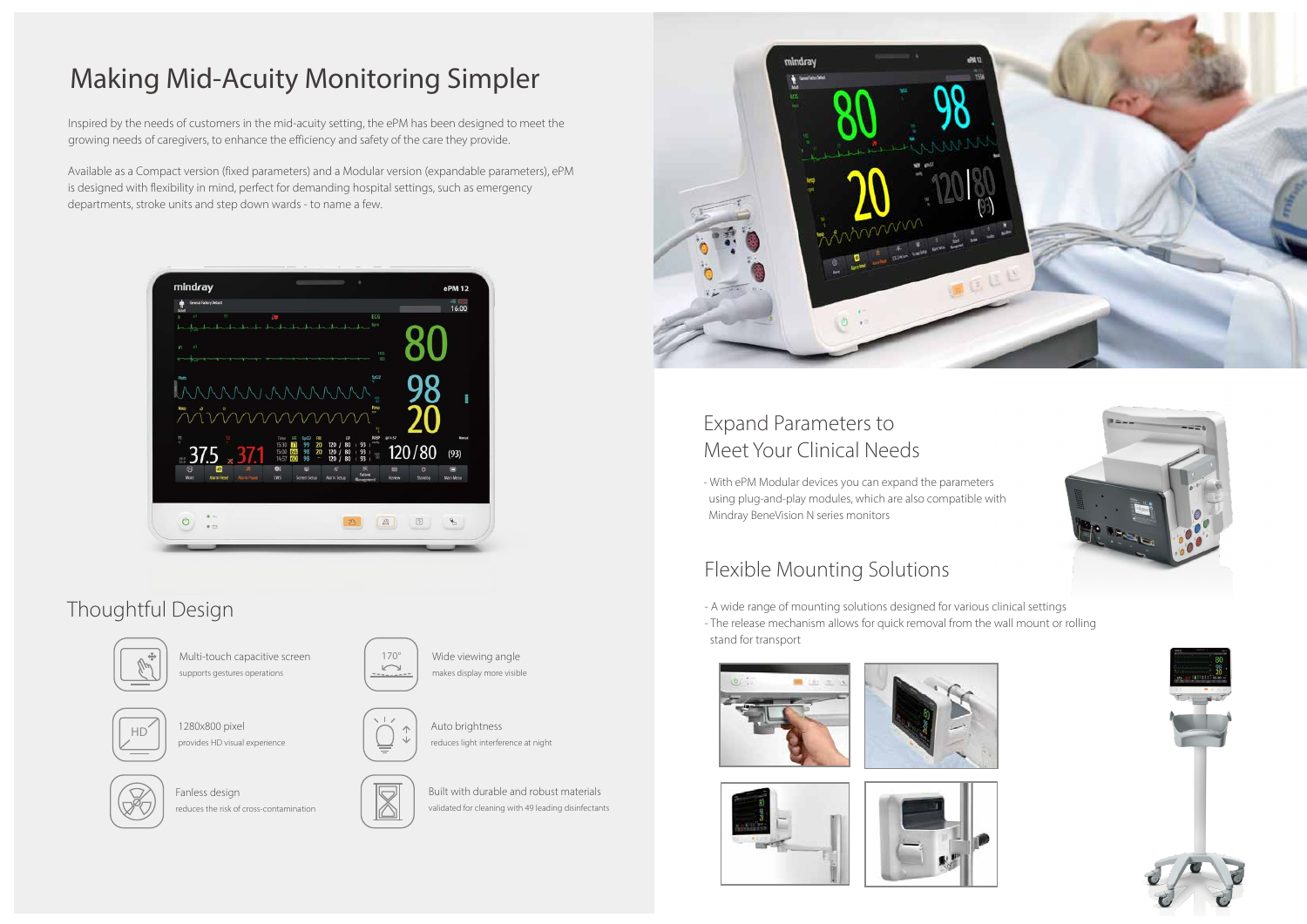## Simplicity at Your Fingertips

### Intuitive Touchscreen

Based on clinical insight, the ePM has optimised workflows to support caregivers at the bedside, swiping the touchscreen to switch between commonly used functions and interfaces, enabling clinical tasks to be completed quickly and accurately.



View at bedside Highlights abnormal readings



Ward rounds or nurses hand over Quickly review the patient status changes

## Reduce False Alarms with CrozFusion™

View from a distance Intuitive big numerics



Review and analyze 24hrs waveform review and critical alarms

# Accurate, Reliable, Intelligent Parameters

Integrated Platinum™ MPM parameters include, 3/5/12-lead ECG, respiration, SpO<sub>2</sub>, temperature and NIBP.

## Extensive Data Storage at the Bedside









*\*The results are based on an evaluation by* the *Mindray multi-parameter fusion database.*

- Multi-lead ECG algorithm with ST & QT analysis
- Low perfusion SpO<sub>2</sub> algorithm
- Fast, accurate and motion tolerant NIBP algorithm, validated by the British Hypertension Society (BHS)



- Operate with gestures, just like a tablet PC
- Access to the most common functions in two steps or less
- Quickly identify disconnected sensors with the innovative AlarmSight technology



BHS evaluation results of NIBP accuracy

**Validated NIBP Technology**

Wide measurement range and interference resistant performance ensures excellent parameter accuracy and reliability.

The ePM also provides advanced parameter options: 2-ch invasive blood pressure, EtCO $_2$  and cardiac output measurements, making it suitable for a wide range of clinical settings.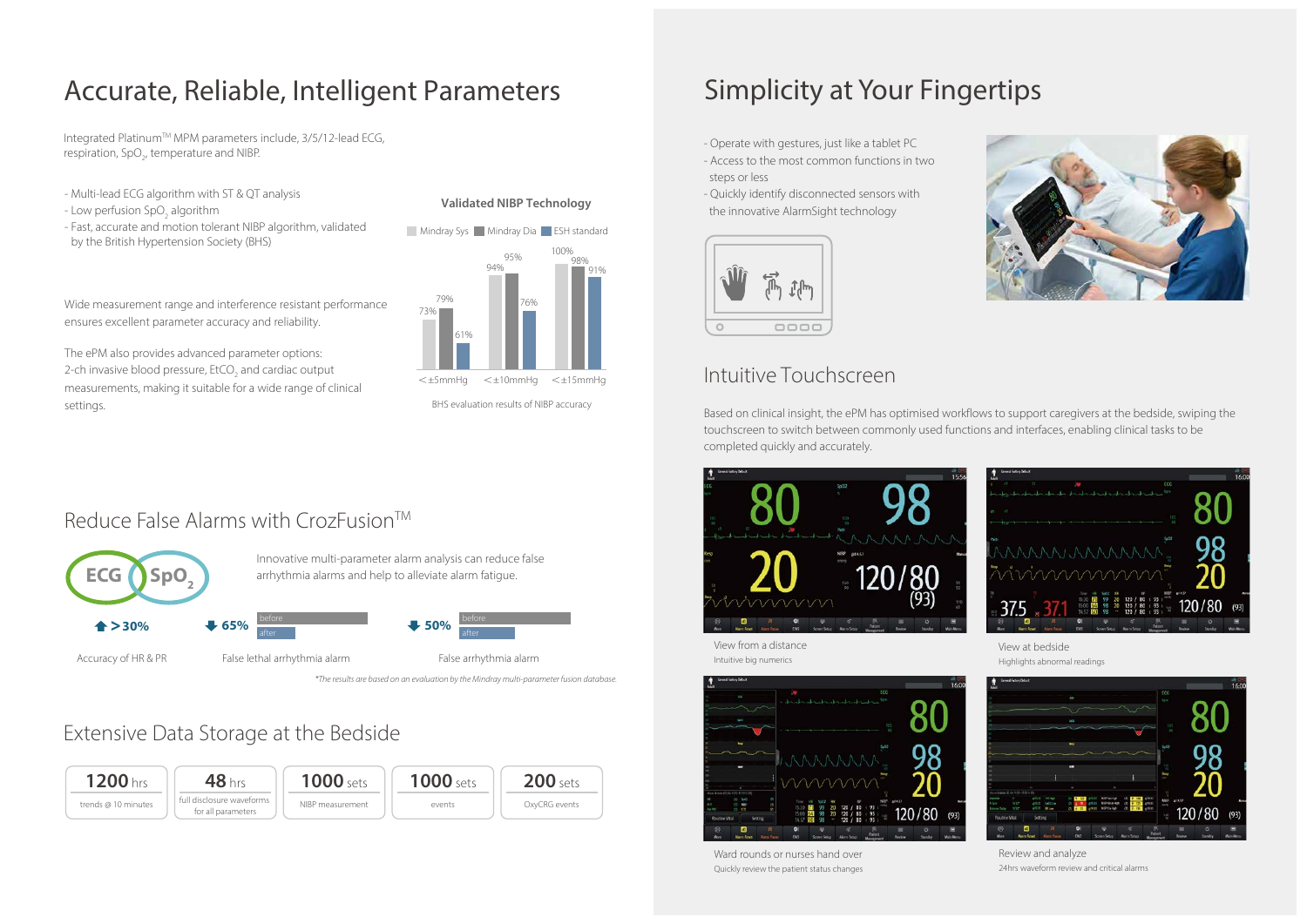- Compliant with the National Early Warning Score (NEWS), National Early Warning Score 2 (NEWS2) and Modified Early Warning Score (MEWS) protocols
- Alternatively, create custom protocols to suit your hospital requirements
- Intuitive layout and trends review helps caregivers visualise data quicker
- Automate EWS calculations quickly at the bedside
- Display customised escalation instructions on-screen to aid caregivers in making rapid care decisions
- Integration to the Electronic Medical Record (EMR) for fast, accurate electronic vitals and early warning score documentation



| NEWS2<br>@13:53  |                   |                       |
|------------------|-------------------|-----------------------|
|                  | 00:49:23          | 1 <sub>h</sub><br>⊚ > |
|                  | 2                 |                       |
| SpO2 Scale       |                   | Scale 1               |
| RR<br>rpm        | $12 \, \prime$    | $\boxed{0}$           |
| SpO <sub>2</sub> | 92                | $\overline{2}$        |
| Supp. 02         | Yes /             | $\overline{2}$        |
| BP-S<br>mmHg     | $100$ $\prime$    | $\overline{2}$        |
| НR<br>bpm        | 58                | $\boxed{0}$           |
| LOC<br>(ACVPU)   | Alert /           | $\boxed{0}$           |
| Temp             | $36.5$ $\swarrow$ | $\boxed{0}$           |
| Setup            | Calculate         | <b>Reset</b>          |
|                  | 00:00<br>04:00    | 08:00<br>12:00        |

- E ectively identify apnea of prematurity as ABD event
- Detailed and complete records of events help caregivers quickly identify the cause



The Early Warning Score tool



## Early Warning Scoring (EWS)

Mindray ePM monitors provide a point-of-care EWS calculator to help clinicians track and document signs of patient deterioration, aiding faster and more informed patient care decisions.

## Clinical Assistive Applications (CAA)

The ePM provides eÿcient Clinical A ssistive Applications (CAA) to help support safe and eÿcient decision making in mid-acuity and general ward areas.

Supporting Safety in Neonates

### SpO<sub>2</sub> Screen

- Intuitive SpO<sub>2</sub> target management dashboard helps to reduce risk of excessive oxygenation
- 24 hours of SpO<sub>2</sub> statistics helps caregivers to evaluate the treatment e, ects



### OxyCRG





# Safety Enhancing Tools